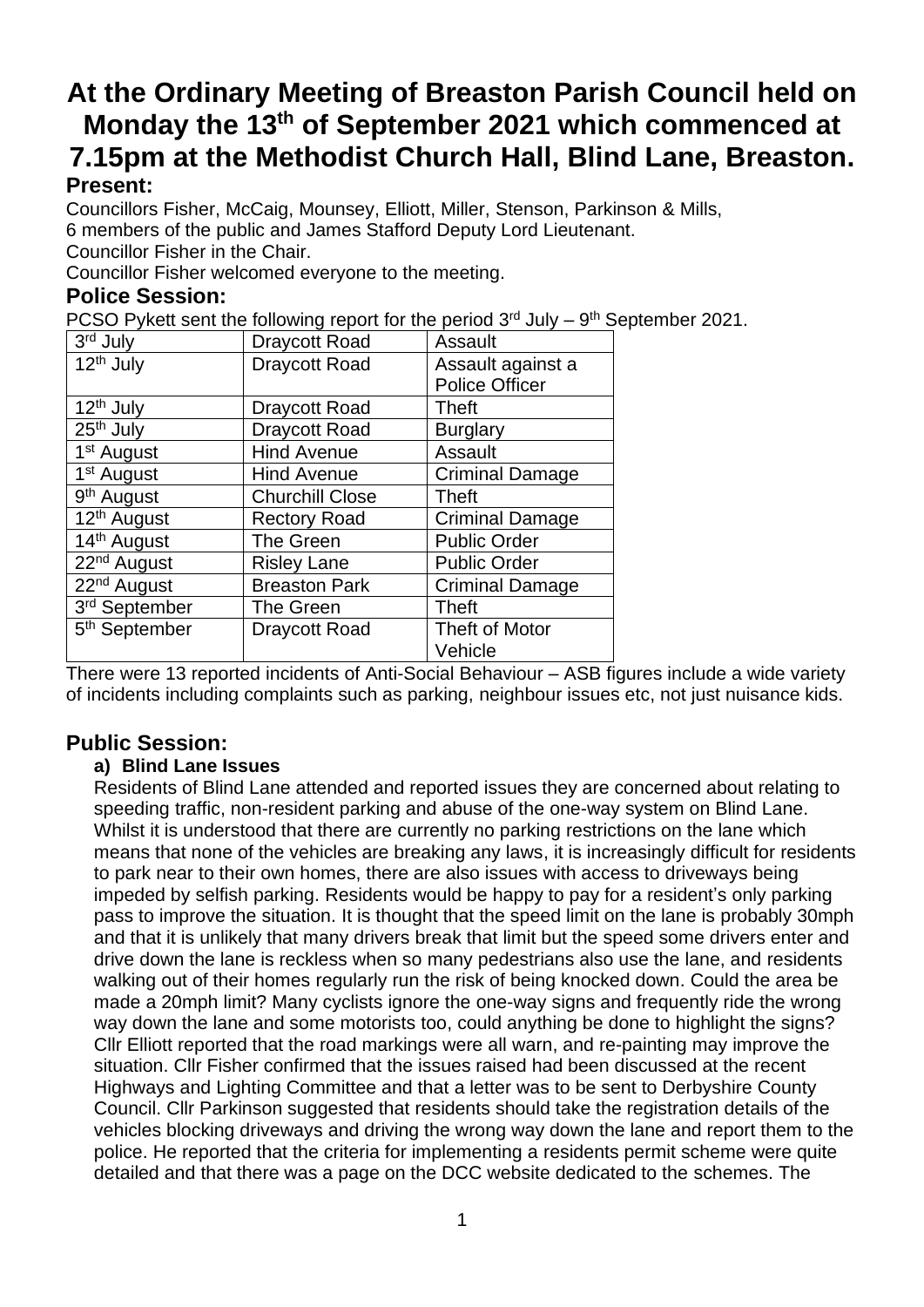Highways Authority were confined by national regulations and guidelines. Clerk to draft a letter to the Highways Authority requesting that the problems be investigated.

### **b) School Hedge**

Mr Fowler enquired who was responsible for the cutting of the school hedge – the hedge had been sided this week however the top of the hedge had not been cut for some years and it is now 20 foot plus. Clerk to contact the head and make enquiries.

### **Reports from outside bodies:**

James Stafford from the office of the Lord Lieutenant of Derbyshire attended the meeting to talk about the Queen's Green Canopy scheme for the Platinum Jubilee.

It was hoped that as many organisations and people would get involved and plant a tree to increase the canopy in the UK. The aim was to educate, explore and reduce carbon emissions. Everyone is being asked to explore areas that can be planted, the team were hoping to support organisations working with young people to get planting trees and new hedgerows. The Clerk and Councillors confirmed that the Parish Council and In Bloom group are actively working on schemes for planting more trees in the village, but the main problem is a lack of appropriate space. The Parish Council have already planted 30 trees on the Sustrans Canal Path off Holmes Road, and in conjunction with the In Bloom team are lobbying Derbyshire County Council to allow street tree planting on Longmoor Lane. The In Bloom team have also planted trees with Firfield Primary School on the field of dreams. Mr Stafford reported that Erewash has the lowest canopy cover in Derbyshire, and they are hoping to improve that situation. The Clerk suggested that he could perhaps talk to the Scouts who were investigating planting a beech hedge around their HQ. It was agreed that the Clerk would include an item on the October Agenda regarding the planting of a commemorative tree for the Jubilee – Cllrs were asked to consider where this could be undertaken and bring back ideas to the next meeting. Cllr Fisher thanked Mr Stafford for attending the meeting.

### **48/21 Apologies for Absence –**

Apologies for absence were received from Cllrs Wrigglesworth, Rowlinson, Beeching, & Luke and PCSO Pykett & PC Aldred.

#### **49/21 Declaration of Members Interest – to enable any Councillors to indicate any items on the agenda in which they have a personal or pecuniary interest in accordance with the Parish Council's Code of Conduct –** none.

**50/21 Dispensations – to report on and consider any requests for dispensation in accordance with S31 of the Localism Act 2011 –**

none

51/21 Approval of the minutes of the ordinary meeting held on 12<sup>th</sup> of July -It was PROPOSED and SECONDED to accept the minutes of the meeting held on 12<sup>th</sup> of July.

#### **52/21 Correspondence –**

Countryside Voices Magazines from CPRE.

#### **53/21 Clerk's Report**

#### **a) Queen's Green Canopy –**

It was RESOLVED that the Clerk would add the issue to the General Purposes Committee for October Councillors to make suggestions for sites for the planting of a tree.

#### **b) Out of Hours Phone Policy**

It was RESOLVED that the Clerk should alter the phone message with details for emergencies to be reported to the police and to investigate with DALC what other Parishes do regarding the out of hours calls.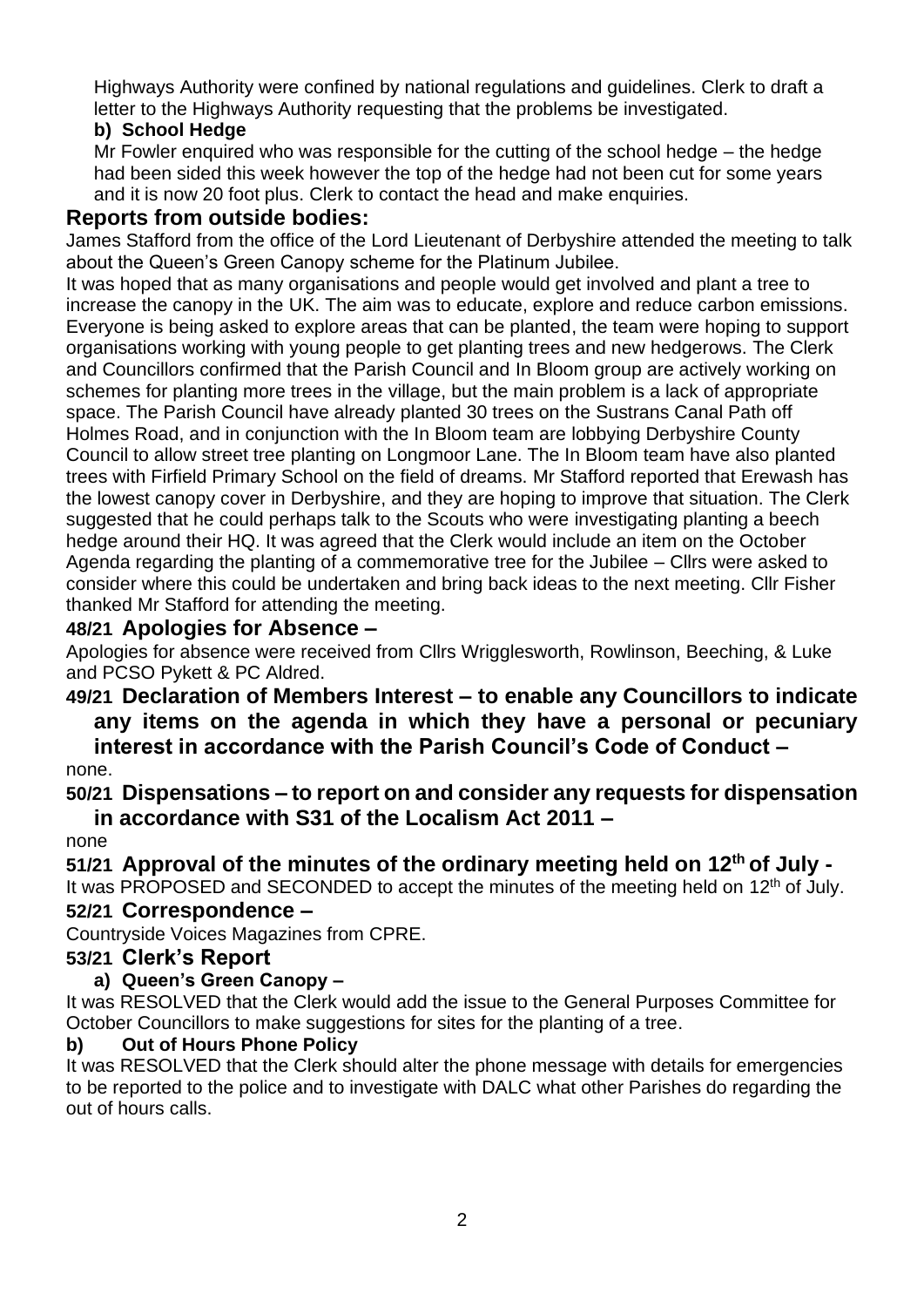# **54/21 Highways & Lighting Committee of Breaston Parish Council held on Wednesday 8th September at 08.45am at the Methodist Church Hall, Blind Lane, Breaston**

**1. Agenda Summons –**

# **2. Public Session –**

none

## **3. Present:**

Cllr Fisher (Chairman) Cllrs Parkinson, Wrigglesworth & Elliott

## **Also Present:**

Cllrs Mounsey, McCaig, Rowlinson

# **Apologies:**

Cllrs Beeching, Luke & Miller

# **4. Declaration of Members Interests:**

To enable any Councillors to indicate any items on the agenda in which they have a personal or pecuniary interest in accordance with the Parish Council's Code of Conduct – Cllr Rowlinson declared an interest in items relating to the In Bloom Group.

## **5. Dispensations:**

To report on and consider any requests for dispensation in accordance with s31 of the Localism Act 2011 - none

# **6. Potholes/Street Lights/Overhanging Vegetation –**

### **a) Highways Report:**

it was RESOLVED to note the potholes report:

Potholes/street sign issues were completed at: Gregory Avenue, Poplar Road, Risley Lane Potholes/street signs/surfacing and drainage issues were reported at: Longmoor Lane, Festival Avenue Jitty, Risley Lane, Sawley Road and the Longmoor Lane/Belmont Ave Jitty.

A report at Holly Avenue was still outstanding.

### **b) Street Lighting –**

it was RESOLVED to note that streetlights reported at Main Street, Draycott Road, Belmont Avenue/Longmoor Lane Jitty are all still outstanding. Cllrs reported that the DCC team had been in the village replacing old lamps with LED in recent days. Cllr Mounsey to check the reported lights in due course. Reported that two were now working – others to be checked in due course. Cllr Mills reported that 2 lamps were not working on Holly Avenue 7175 & 7172 Clerk to report.

#### **c)Overhanging Vegetation-**

it was RESOLVED to note that the following cases have been reported and letters have been sent to:

90 Longmoor Lane – complete

### Footpath 16 – outstanding

Wilsthorpe/Poplar Road – letters sent to residents and work complete

New letters to no's 17, 19 71 and 155 Wilsthorpe Rd to be sent. Cllr Rowlinson reported that the brambles in the electricity substation on Wilsthorpe Road were hanging low over the pavement – Clerk to report to Western Power.

#### **d) Bourne Square Yellow Lines -**

it was RESOLVED to note that despite chasing emails there had been no response on when the alleged repainting is due to be undertaken. The damage to the hedge had been passed to another team at DCC and the Clerk still awaits a response.

# **7. School Run Issues - Air Pollution/inconsiderate parking:**

It was RESOLVED to note that the poster competition is in hand and the Clerk will report back when more information is received from the school. Chased in July and again this week.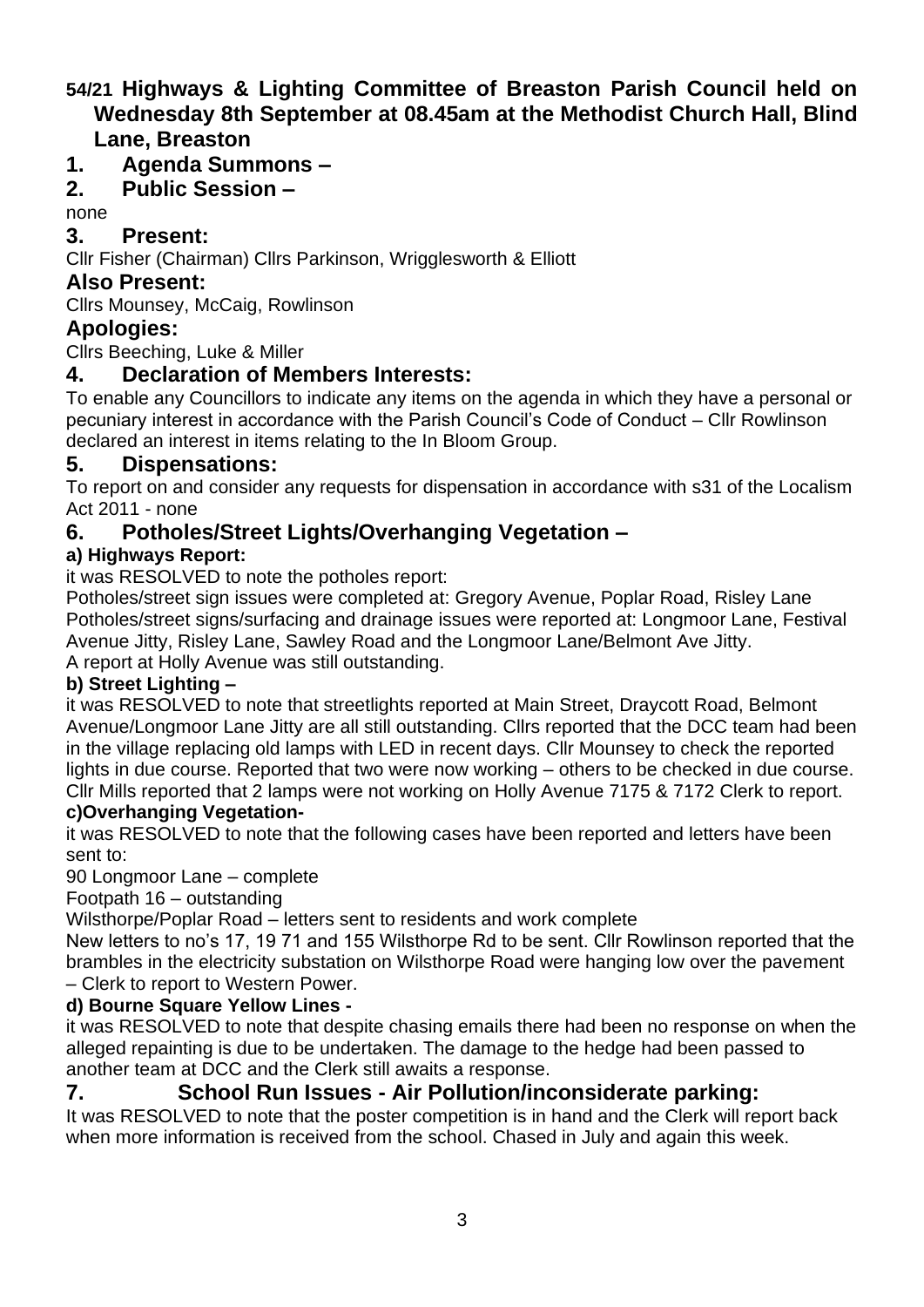# **8. Breaston in Bloom – Longmoor Lane –**

It was RESOLVED to note that the team at DCC have refused the cultivation licence application and that the In Bloomers have gathered substantial information to provide to DCC to appeal against that decision, Mrs Edgar awaits a response regarding a possible site meeting with DCC.

# **9. Speeding in the village-**

# **a) Speed watch**

It was RESOLVED to note that the CREST speed watch training is booked for 28th September at the PCMR.

## **b) Vehicle Activated Signs**

It was RESOLVED to note that the Clerk contacted DCC to enquire if it were possible to upgrade Vehicle Activated signs and/or if speed cameras could be installed instead on the 23.06.21 – following numerous chasing emails a response was received stating that the number of injury incidents was not high enough to warrant further traffic calming. The recent fatal accident could not be included in the statistics as it was still a live police case. The Clerk had informed DCC of the accident involving the destruction of the bus shelter and wall at Maxwell Street. It was RESOLVE that the Clerk draft a letter to DCC/M Throup covering all of the Highway Safety concerns currently under discussion.

### **c) Accident Draycott Road**

It was RESOLVED to note that following the tragic accident on Draycott Road – Letters and emails from residents to Maggie Throup and Derbyshire County Council have been circulated to Councillors. Issues to be raised in letter see 9c.

# **10. Request for Pelican Crossing Sawley Road**

It was RESOLVED to note the request from a resident for a pelican crossing on Sawley Road and the subsequent response from DCC and the subsequent negative response. It was agreed to include the request and safety issues highlighted in the letter to DCC 9c.

### **11. Planters the Green –**

It was RESOLVED to note that the enquiries made by the Clerk are still awaiting a response:

- Will DCC accept that the planters are part of the Highway Structure and as such owned by DCC
- Will they make the necessary repairs to the planters/do they have funds?
- If not are there any restrictions/requirements for the Parish Council to consider, should they wish to undertake the work?
- As DCC had constructed the planters originally why was there the suggestion that an object in the highway application was needed. Clerk chased the team on the 10.5.21, 23.6.21, and following the first response on the 12.08.21 & 2.9.21.

# **12. Residents Requests-**

# **a) Request for Horse Society Signs –**

It was RESOLVED to note that suggested positions for the horse and rider signs have been received from DCC as circulated. Clerk confirmed that the proposed positions were acceptable 2.9.21.

### **b) Yellow Lines Wilsthorpe Road/Sawley Road Junction-**

It was RESOLVED to note that a negative response was received from DCC regarding the possibility of yellow lines at the site.

### **c) Cycling on Wilsthorpe Road –**

It was RESOLVED to note that following correspondence from the Clerk regarding the problems relating to the cycle paths on Wilsthorpe Road, DCC report that they have made a bid for government funding to make major changes to the Key Cycle Network on the A6005 that runs from Derby to Nottingham. At this point the existing route will undergo major

changes/improvements. Some of this work is due to be undertaken in the Autumn of 2021 with further funding bids still being processed for a larger project which stretches from the boundary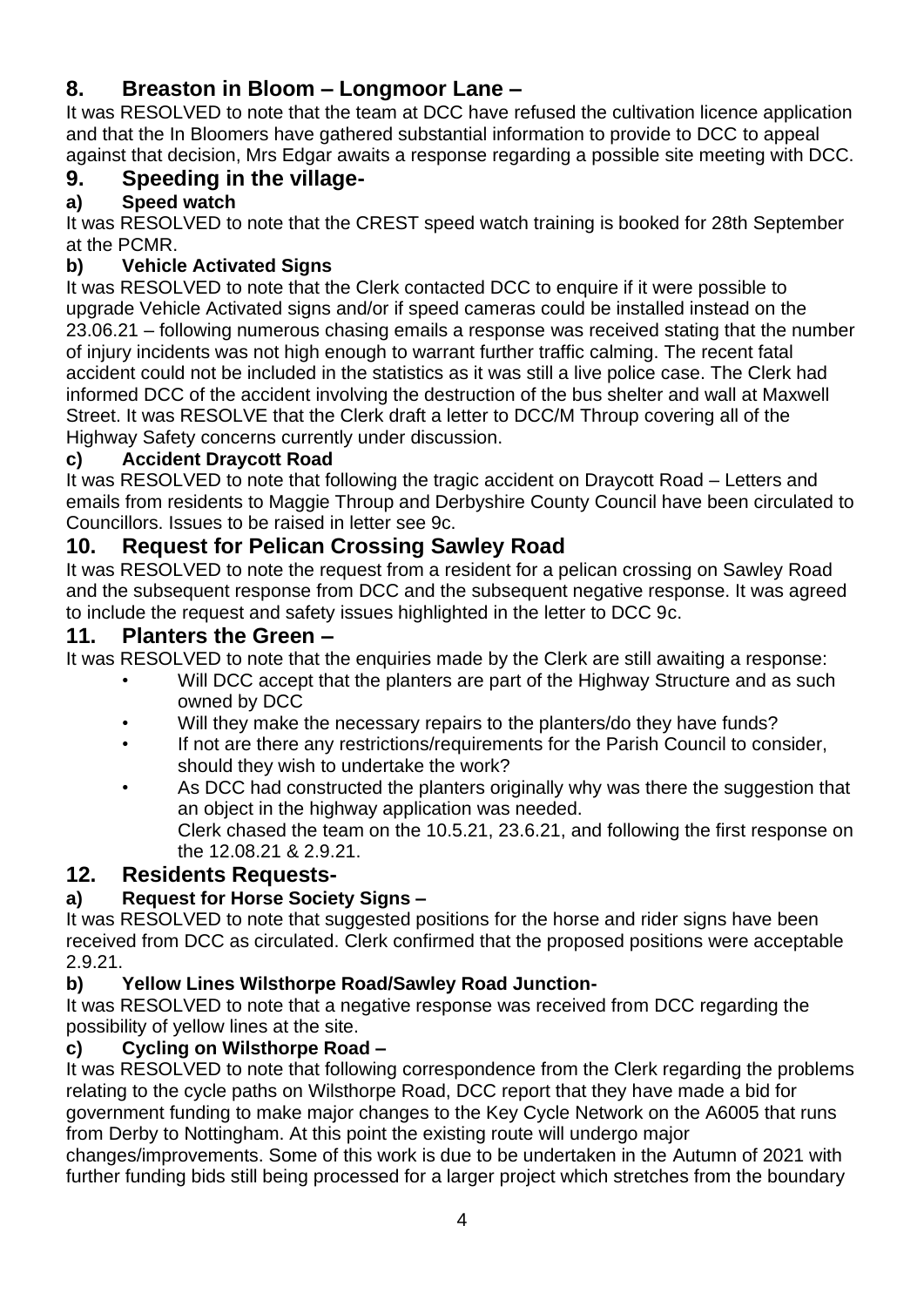with Nottinghamshire and the Derby City boundary. Clerk to ask for a copy of the proposed works.

## **d) Blind Lane Traffic Issues**

It was RESOLVED to note the issues raised by numerous residents of Blind Lane regarding speeding/parking and breaking of the one-way system. Cllr Elliott reported that the street line markings were all very worn and if they were repainted it may improve some of the issues, Clerk to report to DCC. Cllrs discussed the problems relating to parking and the possible solutions it was felt that a resident parking scheme would actually be detrimental to the residents of the lane. Clerk to draft letter to DCC reporting the issues and requesting investigation by DCC.

### **e) Blind Lane Street nameplate**

It was RESOLVED to note the request to cut back the hedge around the Blind Lane sign to improve visibility from the east side of Blind Lane/The Green. Clerk to make the necessary arrangements.

## **13. Councillor's Reports Feedback:**

### **a) Inaccessible Jitties –**

It was RESOLVED to note that a request for dropped kerbs had been made for the jitty between Shirley Crescent and Dale Close. A request to remove the barriers had been made at the following jitties:

Carlin Close/Cherry Close

Plackett Close/Holmes Road

The ownership of the jitty between Carlin Close and Rectory Road is still in question the business on the land registry details no longer exists. Clerk passed back to DCC for a response.

### **b) Noise Pollution Airport –**

It was RESOLVED to note that the Clerk had contacted the Airport on the 24.6.21 and requested that the mobile noise detector be sent to Breaston for noise testing to be carried out. The team at EMA have the request in hand and will respond in due course. Meanwhile further reports come in regarding the increase in noise and flights and the recent news regarding new depots at the transport hub confirm that the flights will only ever increase.

# **14. Councillor's Reports – Feedback -**

### **a) Rectory Road Flats –**

It was RESOLVED to note that the beat team added the area to their hot spots list and will keep an eye out for any drug dealing activity. EMH have installed new signage regarding use of the car park.

### **b) Bourne Square Jitty –**

It was RESOLVED to note that the work was undertaken on the 2nd of August adjacent residents reported that a mess was left on their property and the Clerk reported to DCC – a road sweeping truck came out to clean up after the residents had cleaned up themselves. The surfacing is a vast improvement on the previous state of the jitty but still not perfect – resident's comments have been forwarded to the Highways team for comment.

### **15. Councillors Reports–**

### **a) Overhanging Vegetation Letters –**

Cllr Rowlinson enquired if it would be possible to produce a generic letter regarding overhanging vegetation that could be printed out by Cllrs and posted through offending doors? Clerk to organise in due course.

#### **b) Lamp Post Poppies –**

The Clerk requested approval to erect the poppies this year and if necessary to purchase some replacement poppies. Cllrs agreed to go ahead with the Remembrance display. The meeting closed at 9.30am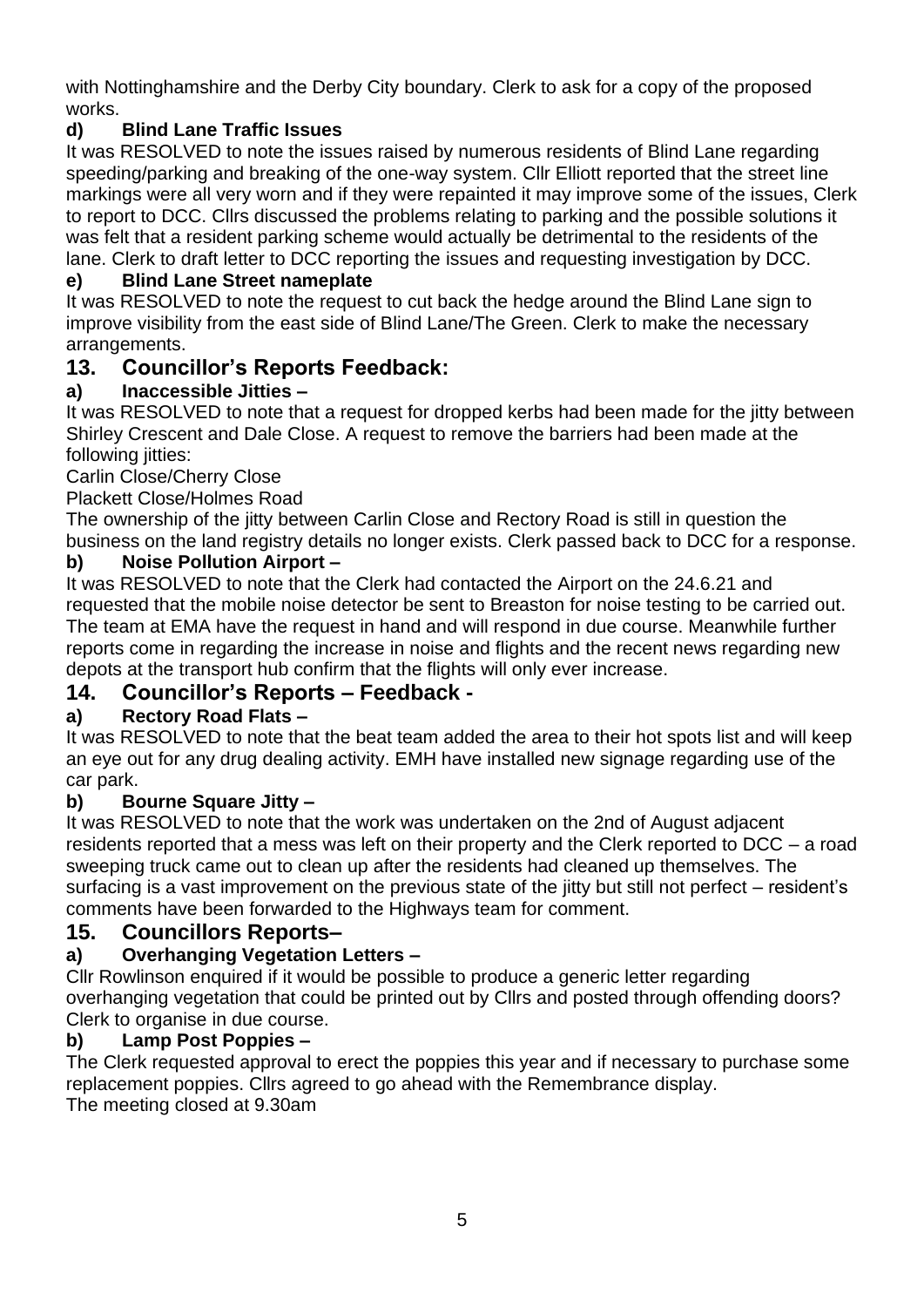# **55/21 General Purposes Committee held on Wednesday the 8th of September at 9.30am at the Methodist Church Hall, Blind Lane, Breaston.**

# **1. Agenda Summons**

# **2. Public Session:**

none

### **3. Present:**

Cllr Mounsey (Chairman), Rowlinson, McCaig, Elliott, Wrigglesworth & Fisher **Apologies:** 

Cllr Parkinson, Miller, Luke & Mills

## **4. Declaration of Members Interests –**

to enable any Councillors to indicate any items on the agenda in which they have a personal or pecuniary interest in accordance with the Parish Council's Code of Conduct. – none

### **5. Dispensations –**

To report on and consider any requests for dispensation in accordance with s31 of the Localism Act 2011 – none

## **6. Dementia Friendly Parish –**

It was RESOLVED to note that a member of St Michael's church, Rachel Huskinson who is organising a wellbeing café will hopefully attend the September full council meeting. A request received from the Breaston Evergreens club was discussed and it was agreed to contribute £250.00 from the Dementia Café Fund to the group to assist with the cost of entertainment and speakers etc. The Clerk proposed that she send out the letters to all businesses in the Parish as previously sent just before the pandemic – it was agreed to go ahead with the mailshot.

### **7. Website Accessibility**

It was RESOLVED to note that the new website went live on 4.8.21 it has made it much easier for the clerk to update the pages with new information and is much clearer and easier for everyone to use. The clerk asked for a volunteer to monitor the site to ensure that items remained up to date, it was agreed to limit the number of items with date information where possible and for news items to be removed to useful information after a period of 4-6 weeks on the front page. Cllr Rowlinson said that she regularly uses the website but hadn't time to sign up for regular monitoring. A volunteer is still required. Cllr Mounsey agreed to monitor the website.

### **8. Parallel Parents – Open Day -**

It was RESOLVED to note that the team at Spring Valley were very appreciative of the donation of garden vouchers that Cllr Wrigglesworth presented them with back in July.

### **9. Summer Band Concert –**

It was RESOLVED to note the original date of the concert was cancelled due to appalling weather conditions on the day. Unfortunately, we were unable to rearrange with the Erewash funded band but were successful rebooking with the Silver Prize Band. The concert which took place on Sunday the 5th of September at 230pm was a resounding success with approximately 250-300 people enjoying the music and late summer sunshine. Thanks to the Silver Prize Band, David Sims (soundman), Councillors and Mr Miniello the ice cream van for a perfect afternoon. It was agreed that the provision of the marquee would be discussed prior to next year's concert.

### **10. Gala/VE Day**

It was RESOLVED to note that at the meeting of the Gala Committee on the 14th of July it was agreed to "tweak" the itinerary of the day to suit the Queen's Platinum Jubilee, it wouldn't be a big difference from the previously planned event for VE Day 75. The Clerk had contacted groups and acts etc. who had agreed to be involved in 2020 and the majority had replied positively.

It was agreed that the event would be held on the May Day date of the 2nd of May for the longer time of 11am to 5pm. Extra food stalls would be invited due to the extension of the time of the event.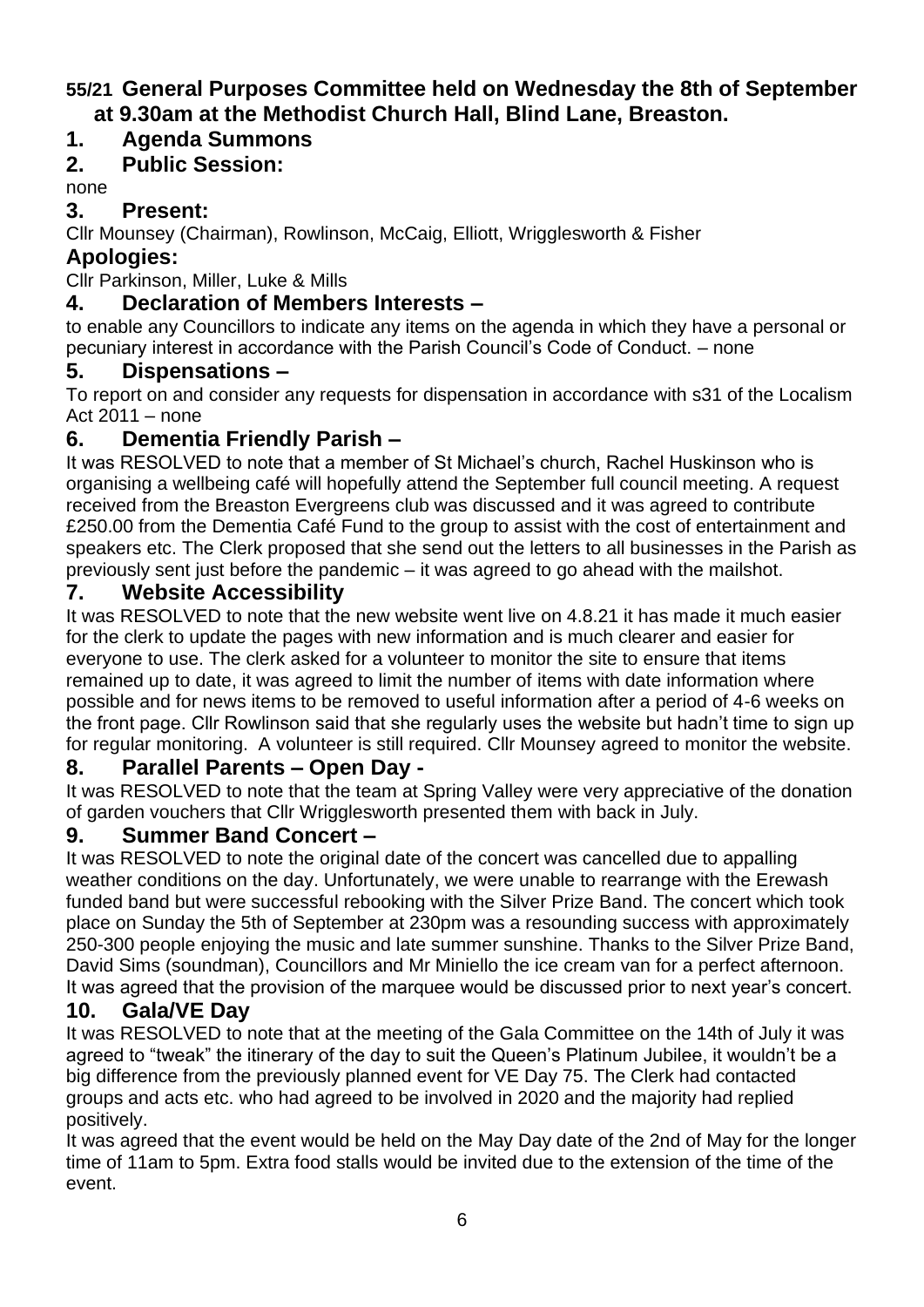## **Jubilee Lunch – 5.6.22**

A second simpler event similar to the summer band concert/picnic on Duffield Close would be organised for the 5th of June which is being celebrated nationally as the big Jubilee Lunch Day. A further meeting to be organised in September.

# **11. Remembrance Service – Memorial Garden**

It was RESOLVED to hold the service and make arrangements in line with previous years, should there be any changes in the national covid situation that would be dealt with as and when. Clerk to proceed with the arrangements.

## **12. Christmas –**

### **a) Christmas Concert-**

It was RESOLVED to organise the event as normal, the national covid situation would be monitored in the run up to the event and all possible covid security measures would be included in the risk assessment. It was agreed that the Clerk would organise a Santa costume for Cllr Miller.

### **b) Christmas Tree –**

It was RESOLVED to accept the quote for the Christmas Tree (19ft) which has increased from £175.00 plus VAT to £325.00 plus VAT this is the first time in over 6 years that there has been an increase.

### **c) Leisure Lites –**

It was RESOLVED to accept the quote for Leisure Lites to install, check and remove the Christmas lights this year. £1675.00 plus VAT.

### **13. Councillors Reports –**

None

The meeting closed at 10.00am

**56/21 Parks & Cemeteries Committee of Breaston Parish Council held on Wednesday 8th September at 10.05am at the Methodist Church Blind Lane/Main Street, Breaston.**

### **1. Agenda Summons**

**2. Public Session –**

none

### **3. Present:**

Cllr Rowlinson (Chairman) Cllrs McCaig, Mounsey, Stenson, Fisher & Wrigglesworth **Also Present:**

Cllr Elliott

### **Apologies:**

Cllr Miller & Beeching

### **4. Declaration of Members Interests:**

To enable any Councillors to indicate any items on the agenda in which they have a personal or pecuniary interest in accordance with the Parish Council's Code of Conduct – Cllr Rowlinson declared an interest in items relating to the In Bloom Group.

### **5. Dispensations:**

To report on and consider any requests for dispensation in accordance with s31 of the Localism Act 2011 - none

### **6. Risk Management –**

### **a) Flooding at Cemetery – Drainage Work**

it was RESOLVED to note that the drainage work was completed on the 29th of July.

#### **b) Flooding at Cemetery Chapel Floor**

The clerk met with Castle Damp Proofing on 19th August to investigate the damp issues in the floorboards and joists.

• Damp wasn't considered an issue under the floor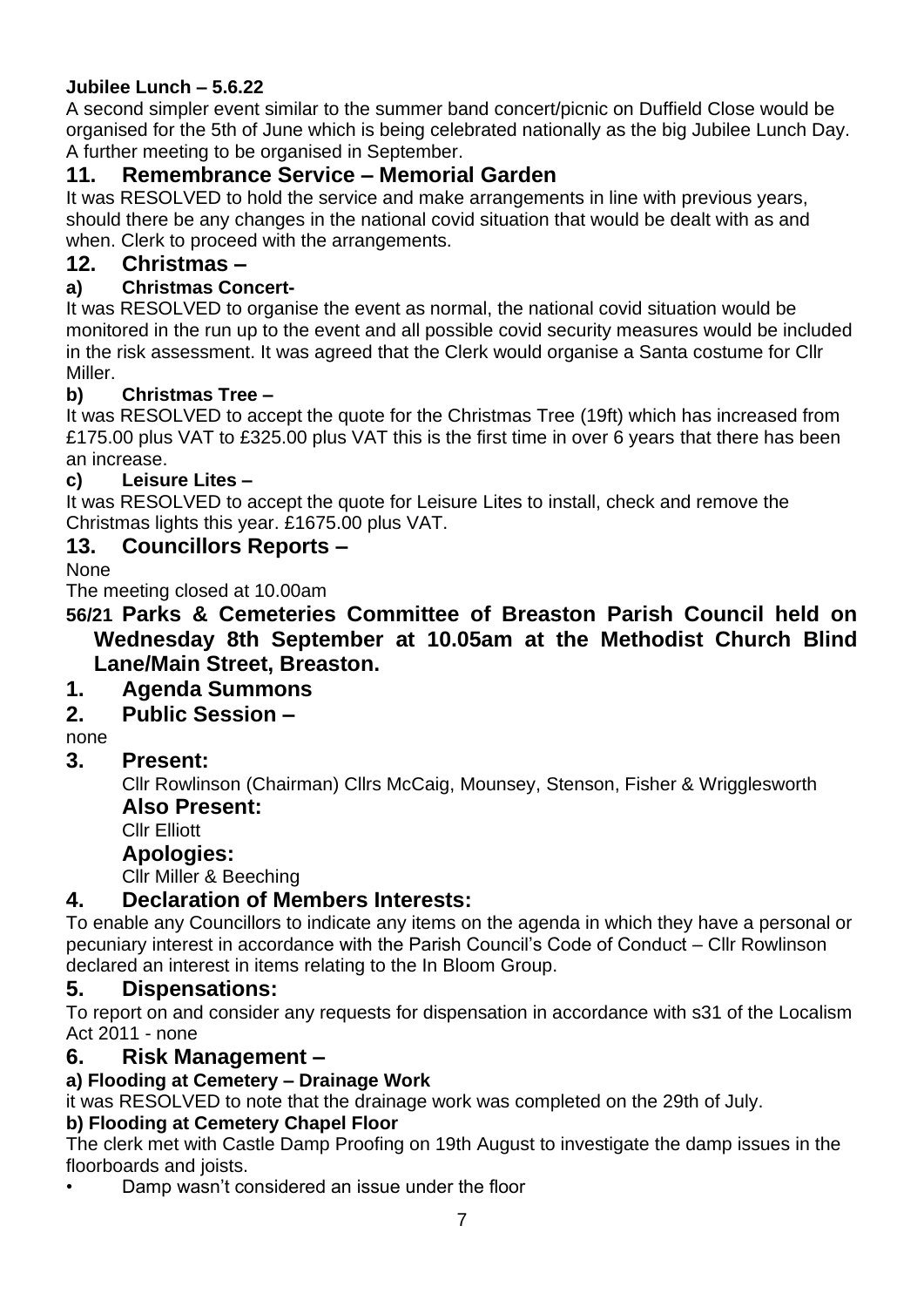- It was discovered that there is an infestation of woodworm that requires treatment.
- The movement in the joists along the entrance wall is likely to be the wall plate timber and that needs removal and replacement – however it's not clear how bad the damage is, further boards would need to be removed to see.
- The difficulty is that boards need to be lifted on both sides of the chapel and down the central aisle because of the supporting brick walls under the floor to enable the treatment to be applied.
- The timber would also need to be sanded back first to ensure that the treatment required would work.
- Clerk has contacted Preserva, a further damp proof company to procure a second opinion/quote and is meeting with a representative on the 14.9.21 Clerk to circulate the results of the meeting in due course.

It was agreed that no one wishes to lose the chapel but does its current level of use warrant the amount of money being spent on it? Would it be cheaper to remove the floor completely and install an insulated concrete floor it was agreed that the Clerk procure prices to remove the wooden floor and instal a concrete insulated floor and suitable floor covering (Karndean etc). Clerk to also investigate the possibility of dip treating the pews.

#### **c) Johnson's Meadow - Pedestrian Bridge**

it was RESOLVED to note that Mr Fisher is waiting for the steel framework to be manufactured and will start work on delivery.

#### **d) Perks Pavilion Break In**

it was RESOLVED to note that Mr Fisher has ordered the materials for the security gate and awaits delivery.

#### **e) Cemetery Map –**

it was RESOLVED to note that the Clerk met with Jen from Elson & Hall at the cemetery to discuss how best to design a map that includes the information required, Jen is now working on a draft for our perusal.

#### **g) Storage – PCMR Store –**

It was RESOLVED to note that Mr Fisher is investigating the best way to install some hooks/shadow board for the caretaker to hang wet clothes and tools on in the store and will provide a quotation in due course.

#### **h) Goal posts –**

It was RESOLVED to note that Mr Fisher will provide the caretaker with the remaining paint so that she can touch up the goal posts. He has inspected the posts and thinks that strimming is the problem. Clerk to report to Glendale.

#### **i) Duffield Close Stevens Lane gateway/bench –**

It was RESOLVED to note that another timber on the other side of the entrance at Stevens Lane was found to be unsafe 18.8.21 The long bench on the path to Wards Lane on the righthand side was also found to be unsafe on the 18.8.21 Mr Fisher repaired both the gate and bench on the 2.9.21.

#### **j) Food Waste and fly tipping Cemetery**

It was RESOLVED to note that the fly tipping and food waste disposal was still causing problems at the cemetery – caretaker and clerk to monitor the situation and should it increase, clerk to report to EBC for possible use of the covert cctv system.

#### **k) St Michael's Clock**

It was RESOLVED to note that the clock has been stopped due to ivy growing out of the stonework on the church tower. Smiths of Derby have provided a very high quote to remove the ivy and start the clock again. The Clerk procured a quote from Canopy Tree Services to remove the ivy for a 10th of the cost and passed it on to the church warden who is taking the issue to the Church Council. The church has agreed to accept the Canopy quote and will then start the clock again and report back on the results.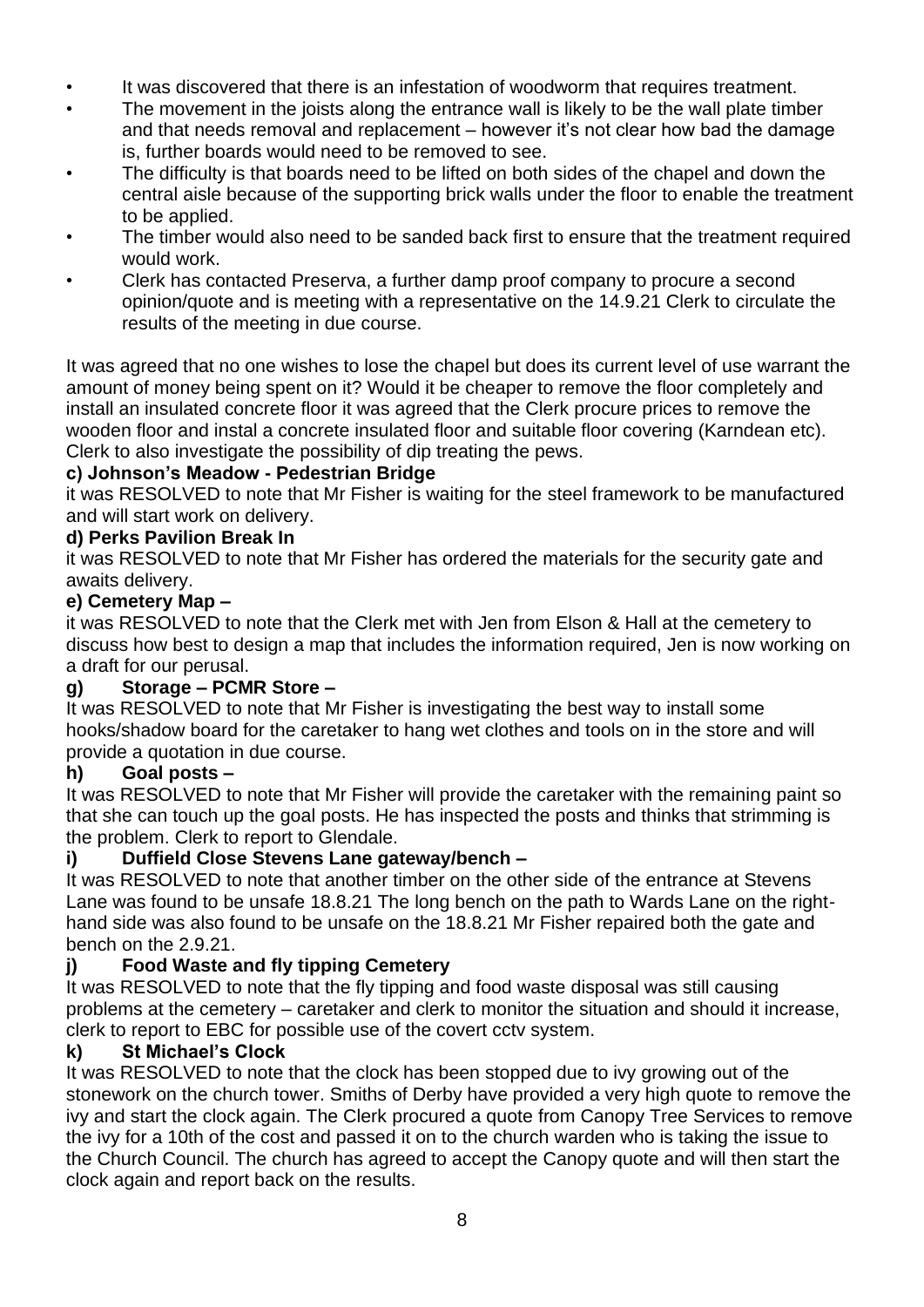# **l) PCMR Guttering**

It was RESOLVED to note that the guttering was leaking at a joint of two sections, the caretaker applied some sealant but unfortunately it has not done the trick Mr Fisher attended on the 2.9.21 and fixed the leak.

### **m) Perks - Swing chains/notice/MUGA bolts/Pavilion tiles**

It was RESOLVED to note the vandalism on the park; the sign was pulled off the post in the play area, the swing chain bolts were removed, fixings were removed from the MUGA panels and tiles were broken on the pavilion roof. New chains were procured and installed, the fixings were replaced, the sign is in the plant room awaiting fitting back. Mr Fisher is having some issues sourcing the tiles for the roof and will report back in due course.

#### **n) Memorial Garden Wall**

It was RESOLVED to note that a Co-op truck reversed into the wall on the garden on the 28th of August. The wall was repaired on the 2.9.21 and the cctv evidence was passed to the Co-op on the 8.9.21.

## **7. Perks Sub-Committee – Feedback.**

It was RESOLVED to note that a meeting was held on the 14th of July (see minutes attached). A number of tasks were distributed to the members of the committee and a new meeting date will be organised shortly. Clerk to make the arrangements.

### **8. Councillors Reports Feedback:**

#### **a) Butterfly/Shade Garden –**

It was RESOLVED to note that Mrs Flahey has instructed her handyman to instal a low mesh fence in the hedge to prevent the children getting through into her garden, this will work in tandem with the berberis plants that the In Bloom team are going to plant in the area. Clerk asked Canopy for a quote to crown lift tree no's 11,13,14 and 15.

Cllr Rowlinson reported that the front area of bed has been cleared and will be made into a feature bed and the team are hoping to add rockery stones in the area to give height. It was proposed and agreed that some natural hazel panels be installed to provide cover for the compost bins. The team are researching plants and a design has been provided by Mrs Hayward.

#### **b) ASB Perks –**

It was RESOLVED to note that the Clerk contacted Owen Ferron to arrange the bootcamp session unfortunately the earliest the team can provide the sessions is in November it was agreed that this was too late, and that the proposal should be postponed until the spring.

#### **c) Johnson's Meadow – Tree Work Request-**

It was RESOLVED to note that the work was completed on the 28th of July.

#### **d) Further Tree Work**

#### **i) Holly Tree Perks Park –**

It was RESOLVED to note the work was completed the first week in August.

#### **ii) Oak Tree Sapling – Duffield Close –**

It was RESOLVED to note that the oak whip was planted along with the remaining saplings that were potted on last autumn at the "Parish Woodland Copse" on the Sustrans Path. The woodland trust application trees for this year are due to be delivered in the first two weeks of November. It is proposed that we pot them on again as last year and nurture them until they are big enough to be planted in the mini woodland Cllr Wrigglesworth agreed to be the chief arboretum officer! Watering of the saplings is causing some issues a call to residents for help on Facebook had received no responses. However, members of the In Bloom Group and Mr Stafford had all offered to help. Caretaker to liaise accordingly.

#### **iii)Offer of further trees –**

A resident had made an offer of further saplings for the woodland- Hornbeam, white cherry, horse chestnut and weeping willow. After some discussion it was agreed that the Clerk write and accept the offer of the Hornbeam and Cherry – the horse chestnut was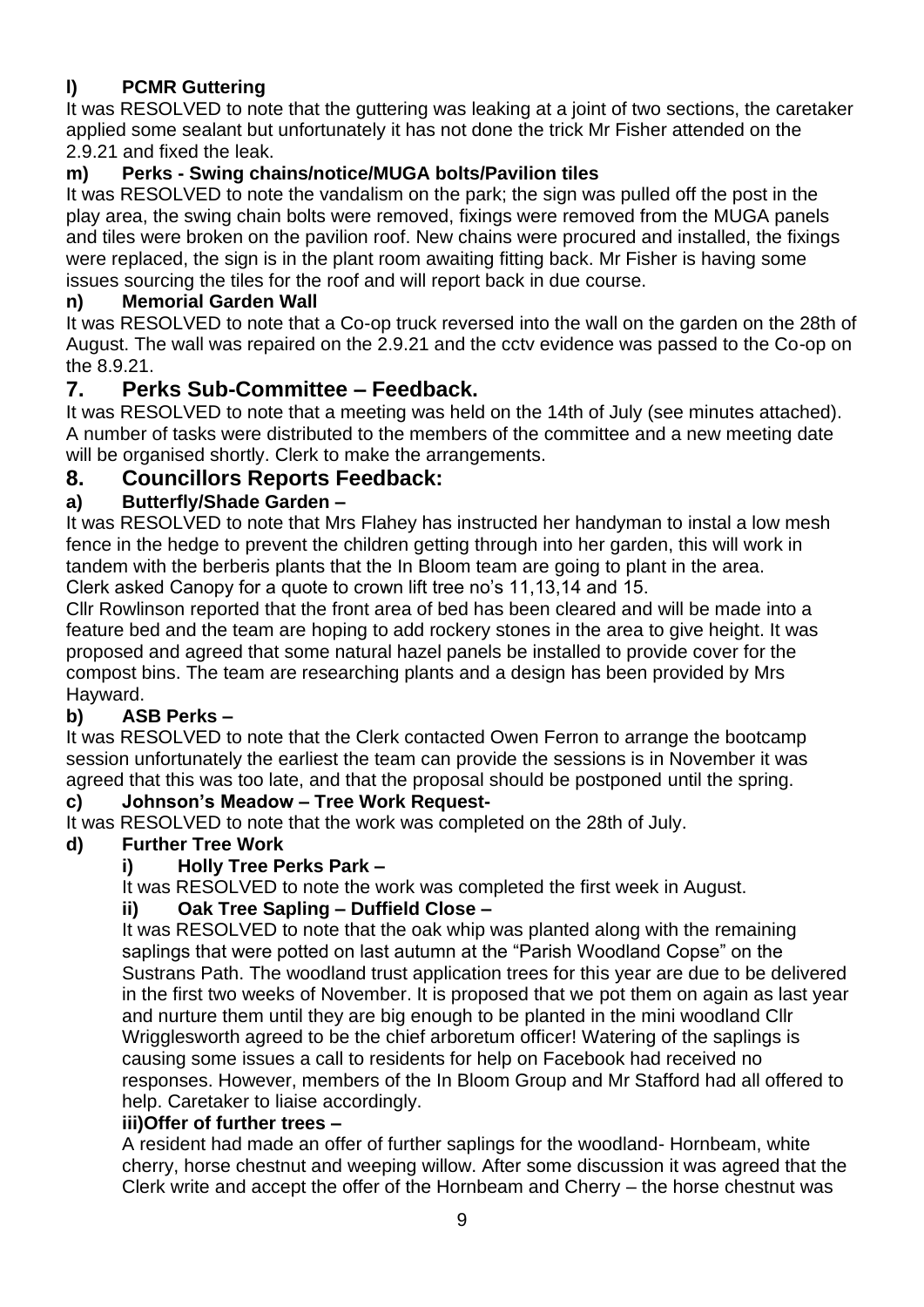not advisable (tree officer EBC), and the Canal Trust had refused Weeping Willows due to problems in the past.

# **9. Councillor's Reports Feedback –**

# **a) Perks Public Conveniences – Cllr Rowlinson –**

It was RESOLVED to note that the electrician fixed the timer and PIR sensors and the timer allows the lights to work from 7am to 7pm – they will only actually come on when someone enters the cubicles.

## **b) Centenary Garden – Cllr Rowlinson-**

It was RESOLVED to reconsider the suggestion of a wildflower area when the issues at item 14 were completed.

### **c) Johnson's Meadow – Clerk**

It was RESOLVED to note that the Clerk reported that the company who have purchased Johnson's Meadow have not contacted the office as yet – any progress would be circulated when received.

# **10. Pavilion Pump**

It was RESOLVED to note that the parts for the pump were procured however we now have to get the tank emptied again to allow the engineer to access the pump again.

## **11. Johnson's Meadow-**

### **a) Oak Tree**

It was RESOLVED to note the request from a resident for the oak tree on Johnson's meadow to be pruned. The report on the tree last year was to lift to 4m and sever ivy the quote was £100 at the time Clerk to speak to Canopy and see if the work could be undertaken at that price now. **b) Ditch**

It was RESOLVED to note that a report that the ditch is overgrown again has been received. The Clerk has requested quotes to strim and remove the brash and will report in due course.

## **12. Cemetery –**

## **a) Wildflower Lawn – burial plot**

It was RESOLVED to note the suggestion made by Cllr Rowlinson to create a wildflower meadow on the empty burial plots area at the New Cemetery. Following discussion, it was agreed that the Clerk should arrange for Glendale to scarify the lawn and that the In Bloom team would sow seed at the end of the season, Clerk to organise signs to explain the scheme to visitors to the cemetery. At the Full Council Meeting it was RESOLVED That the plan required further investigation before it could be approved. Clerk to organise a site visit for the committee.

#### **b) Ashes Plots – a solution**

It was RESOLVED to note the issues we've been having with the strimming of the ashes plots and grounds maintenance in general. Whilst the grass caused many problems on the ashes plots it was agreed if properly maintained (as in the past) they were acceptable. It was agreed that no one was keen on manmade alternatives and that the caretaker would continue to monitor and maintain the plots for the final part of this season. The issue would be highlighted when tendering for the contract took place later in the year.

### **c) Bird Boxes –**

It was RESOLVED to give the In Bloom team approval to install bird boxes in the cemetery – sites should be chosen with care to avoid mess on memorials. Cllr Mills reported that there were woodpeckers in the cemetery and that great care should be taken when installing any boxes.

### **13. Perks Park –**

### **a) Fence border planting**

It was RESOLVED to note that the area on the boundary with Longmoor Lane is very bare – with only daffodils planted the border looks bare and ugly for three seasons of the year. The In Bloom team suggest planting some plants such as hebes to brighten up the area – Cllrs approved the proposal.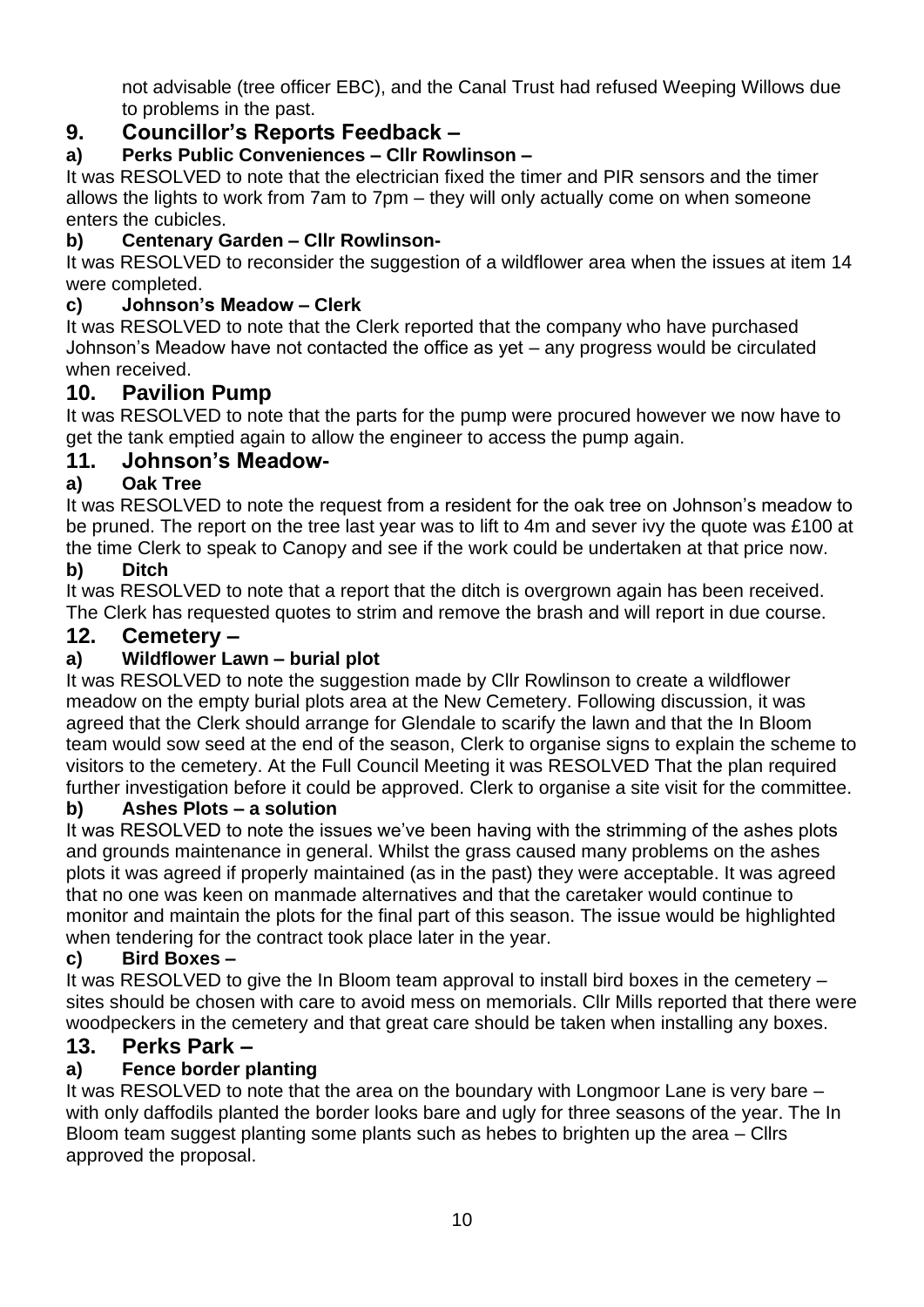# **b) Windmill Compound Solution**

It was RESOLVED to note the work undertaken by Cllr Wrigglesworth and the Clerk clearing the vegetation in the compound it was agreed that it is far too much work to be done by the caretaker on her own and also presents health and safety issues for working alone in the compound. The proposal that this area be added to the grounds maintenance contract to be kept weed free and for the shrubs to be pruned twice a year was approved.

## **c) Vortex Insurance Claim**

It was RESOLVED to note the claim as circulated. The Insurance company are dealing with the issue and the Clerk will circulate any information as and when it is received.

# **14. Centenary Garden Insurance Claim**

It was RESOLVED to note the information as circulated by the Clerk. The Loss Adjusters report regarding the trees and shrubs in the Centenary Garden requests that various shrubs and trees are removed to prevent further subsidence issues. The insurance company are dealing with the claim and the Clerk has asked Canopy to quote for the work requested. Should this work be undertaken, it will leave a large area unplanted on the right-hand side of the garden – The clerk continues to liaise with the insurers and loss adjusters and will circulate any information as soon as it is received.

# **15. Grounds Maintenance Contract –**

It was RESOLVED to note the problems with the Contractor this year as reported since April. The Clerk and Caretaker have spent an unreasonable amount of time monitoring the work undertaken and, on many occasions, it has not been satisfactory – we are still chasing for hedge cutting and pruning work to be completed. Councillors were not in favour of a joint tender with Draycott Parish Council.

# **16. Lime Trees Epicormic/Basal Growth –**

It was RESOLVED to note that the Clerk procured three quotes for the removal of the basal and epicormic growth on the Limes at St Michael's, Perks, and the Cemetery.

Canopy 1225.00 plus vat

T Richards 640.00 plus vat

Glendale 174.57 plus vat

The Glendale quote was accepted, and the Clerk requested that the work be undertaken as soon as possible.

# **17. Councillors Reports**

# **a) Fence adjacent to Centenary Garden**

To RESOLVE to note the request to instal a higher fence along the side of the garden. The Clerk has made an enquiry with Erewash Borough Council and will feedback in due course.

# **b) Goal Post Nets –**

Cllr Stenson reported that he and Mr Edwards had found net pegs left in the grass on a number of occasions – the Clerk confirmed that she had reported the problem to the Football teams and would contact them again. Cllr Stenson believed that some of the pegs were members of the public bringing their own nets. Clerk to post an item on the website and Facebook page.

### The meeting closed at 11.05am

**57/21 Environment Committee of Breaston Parish Council held on Monday 13th September at 9.00am at the Parish Council Meeting Rooms, Blind Lane, Breaston, Derbyshire.**

- **1. Agenda Summons –**
- **2. Public Session –**

none

# **3. Present:**

Cllr Elliott (Chairman) Cllrs Fisher, Mills, Stenson & Parkinson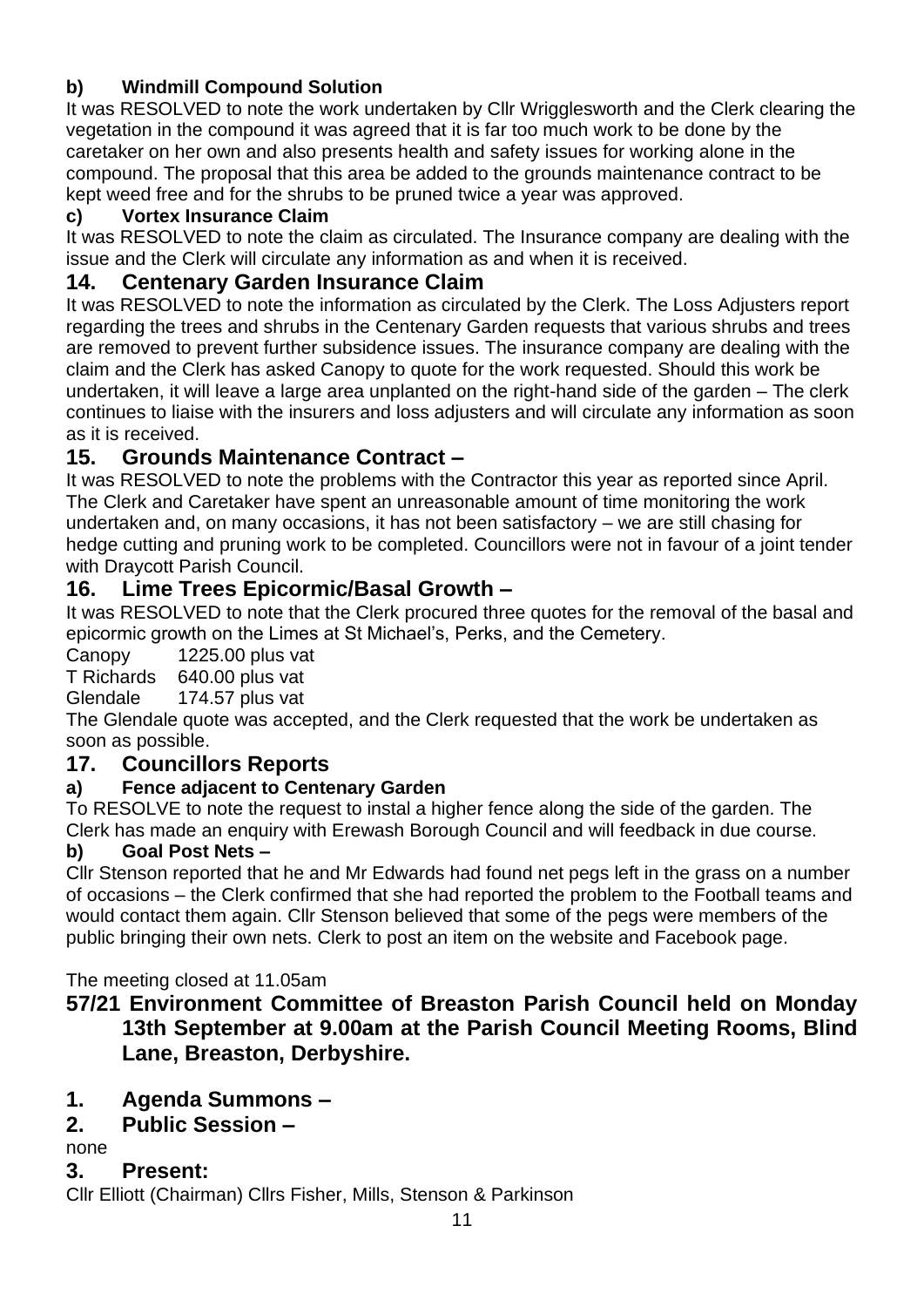# **Apologies:**

Cllrs Wrigglesworth & Luke

# **4. Declaration of Members Interests:**

To enable any Councillors to indicate any items on the agenda in which they have a personal or pecuniary interest in accordance with the Parish Council's Code of Conduct – none

# **5. Dispensations:**

To report on and consider any requests for dispensation in accordance with s31 of the Localism Act 2011- none

# **6. Village Improvement Programme –**

It was RESOLVED to note that the gates at Perks have been completed by the Bloomers Thank you to the team! Cllr Mills reported that the plot of land at the top of Holly Avenue has begun to be cleared. No other responses have been received relating to the outstanding items on the list. It is feared that they will never be resolved. Cllr Elliott reported that the building rubble previously reported at 16 Maylands Avenue is still on the pavement – Clerk to report to the team responsible at Erewash Borough Council.

# **7. Flood Issues–**

# **a) Risley Lane –**

it was RESOLVED to note that following the flash floods on the lane an enquiry was made of DCC (F842758) requesting the installation of a new road drain adjacent to number 36 Risley Lane a response is still awaited.

The road drain adjacent to the old library was reported and cleared following the flood.

# **b) Longmoor Lane Flooding**

it was RESOLVED to note that the flood alleviation team were investigating land ownership and were due to write out to the landowner in August – Clerk chased 7.9.21 for more information. The ROW team are investigating the damage to the path caused by the flooding Clerk chased 12.8.21. Cllr Mills reported that the ditch on the boundary of the EBC Cemetery and the Showground was badly blocked and that any work undertaken on the other side of the road would be worthless if this were not attended to. Clerk to contact EBC.

# **8. Applications –**

The committee considered the following applications, and the recommendations were as follows:

ERE/0721/0058 - 12 Holly Avenue - Erection of a single storey rear extension and external alterations - No objections sent 9.8.21

ERE/0721/0076 - Environment Agency GRO Kiosk Fearn Close - Demolition of an existing steel reinforced concrete pedestrian bridge over Golden Brook, and the installation of a new prefabricated steel 40T vehicular bridge with associated access ramps. Construction of new hardstanding to the North of the Bridge, and a CellPave HD hardstanding to the south to provide a turning circle for HGVs. Construction of associated fencing, barriers, and landscaping works - The Parish Council has no objection in principle however the following concerns were raised: Despite their D&A statement saying that will not increase the frequency of vehicle access, will the size of the vehicles increase? Are Richmond Avenue and Fearn Close suitable access roads for HGV's? We're pretty sure that the residents of Fearn Close will object to the proposals due to noise or disturbance resulting from use. What affect will this have on the Heath Gardens Flood alleviation ditch that crosses this area and eventually runs into the Golden Brook? Comments sent 9.8.21

ERE/0721/0080 - 4 Willoughby Close - Single storey and first floor rear extension, external alterations to rear elevation. - The Parish Council has no objection in principle however it was noted that there may be some loss of light and overshadowing to the neighbouring property at no.5 and also some loss of privacy and overlooking of the gardens at no's 3 & 5. Comments sent 19.8.21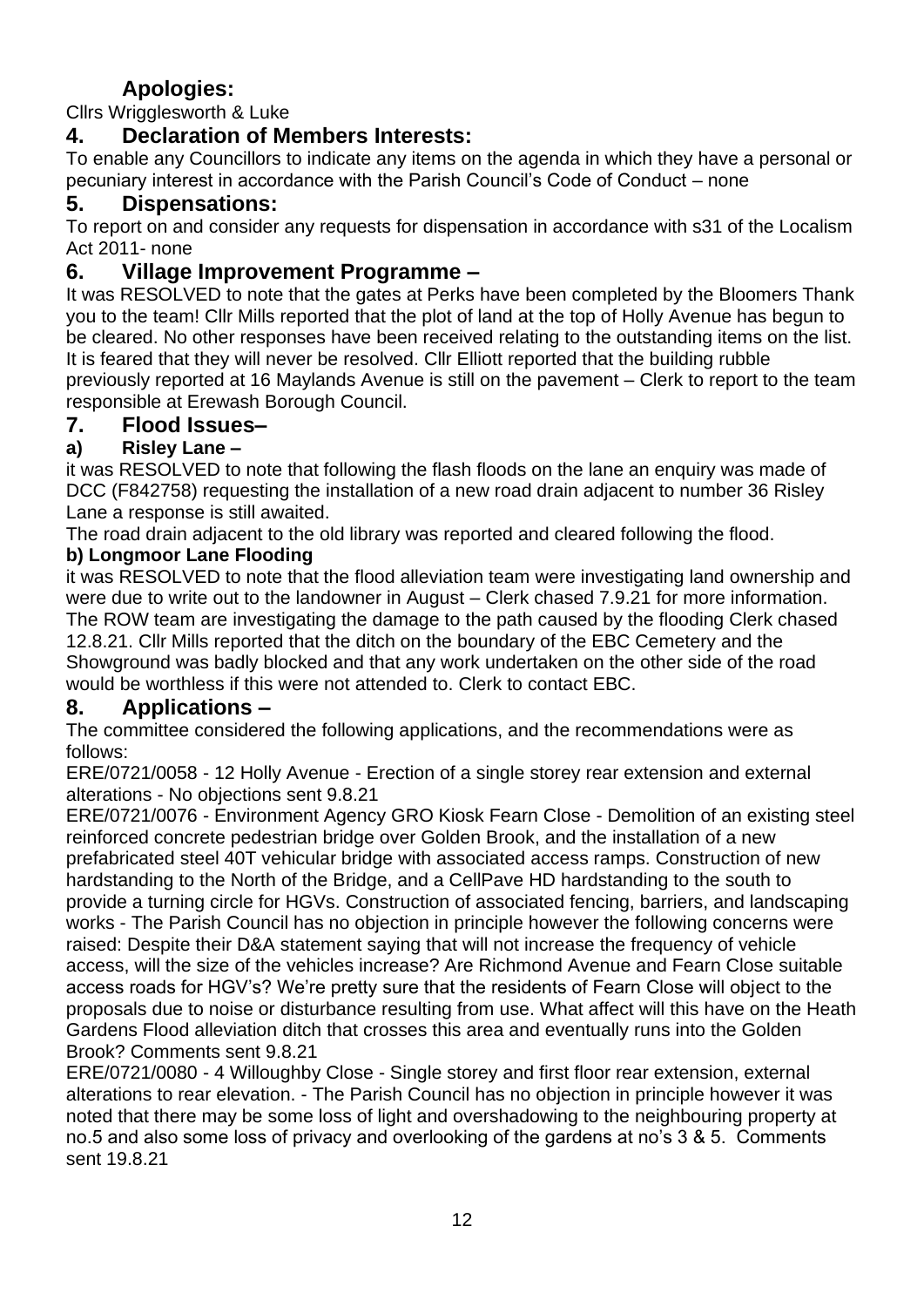ERE/0821/0007 - 109 Wilsthorpe Road - Two storey side extension and loft conversion to form attic bedroom - The Parish Council has no objections in principle however the following concerns were raised:

1. Effect on Neighbours Amenities – Some loss of sunlight, overshadowing and loss of outlook to the rear of No 111.

2. Reminder of Party Wall Act - As they will be building close to the boundary. Comments sent 19.8.21

ERE/0821/0005 - 96 Draycott Road - Proposed recruitment banner - No objections. Comments sent 12.8.21

ERE/0821/00013 - 70 Longmoor Lane - Two storey side extension and single storey side and rear extensions with rear raised patio - The Parish Council raises the following objections:

The 2-story side extension appears overbearing and bland, liable to cause

overshadowing, loss of sunlight and loss of outlook to the rear of No.68.

Street Scene - Density of the building design tends to give a terracing effect, having said that, there are similar examples on the lane, e.g., 62 & 64.

- Extension and raised patio are in close proximity to the borders with both Neighbours, hence invoking the Party Wall Act.
- Only access to the rear appears to be by a 0.8m path.

The side extension at the front of the house seems to overlap with No. 68's house wall, could create construction problems. Comments sent 19.8.21

ERE/0821/0019 - 10 Maylands Avenue - Demolition of existing conservatory, erection of single storey rear extension, alterations to rear patio - No objections

ERE/0621/0087 - Wilsthorpe Lodge Farm, Bostocks Lane, Long Eaton - Removal of existing 15m monopole with 6 antennas and replacement with a 25m monopole with 12 antennas and installation of ancillary equipment - The Parish Council has no further comments to make on this application. Comments sent 7.9.21

ERE/0821/0012 - 37 Wards Lane - Works to trees within a Conservation Area: T1 - Silver Birch - Fell; T2 - Silver Birch - Reduce all lateral branches by approx. 2m - No Consultation ERE/0721/0074 - 198 Draycott Road - T1. Red chestnut - Lift to 4m over drive; T2. Lime - Lift to 4m over drive; T3. Sycamore - Lift to 4m over drive; T4. Lime - lift to 4m over drive - No **Consultation** 

# **9. Decisions –**

The following decisions were made by Erewash Borough Council:

ERE/0821/0012 - 37 Wards Lane - Works to trees within a Conservation Area: T1 - Silver Birch - Fell; T2 - Silver Birch - Reduce all lateral branches by approx. 2m - No Consultation - Approved 1.9.21

ERE/0621/0086 - 10 Albert Road - Prior Notification of proposed rear facing lean to conservatory - No consultation - Prior Approval not required

ERE/0621/0082 - 22 The Crescent - Single storey rear extension - No objection in principle however there were concerns regarding possible overshadowing of the neighbouring property. - Approved with conditions 10.8.21

ERE/0621/0016 - 28 Wards Lane - Proposed rear and part side elevation boundary wall and gate enclosure - No objections - Approved with conditions 27.7.21

ERE/0521/0067 - 30 Wards Lane - AMENDED PLANS Single storey side and part rear extension, external alterations to existing dwelling. - The Parish Council can find no improvement in the amended plans and still stands by the previous objections as follows: Recommend refusal the extension is uncomfortably close to the boundary fence, with the foundations appearing to crossover on to the neighbouring footpath. We also note that there is no apparent way to access the land between the new extensions and the boundary fence which will lead to maintenance difficulties in the future. Approved with conditions 28.7.21 (can't see the decision notice on the EBC site to see what the conditions were.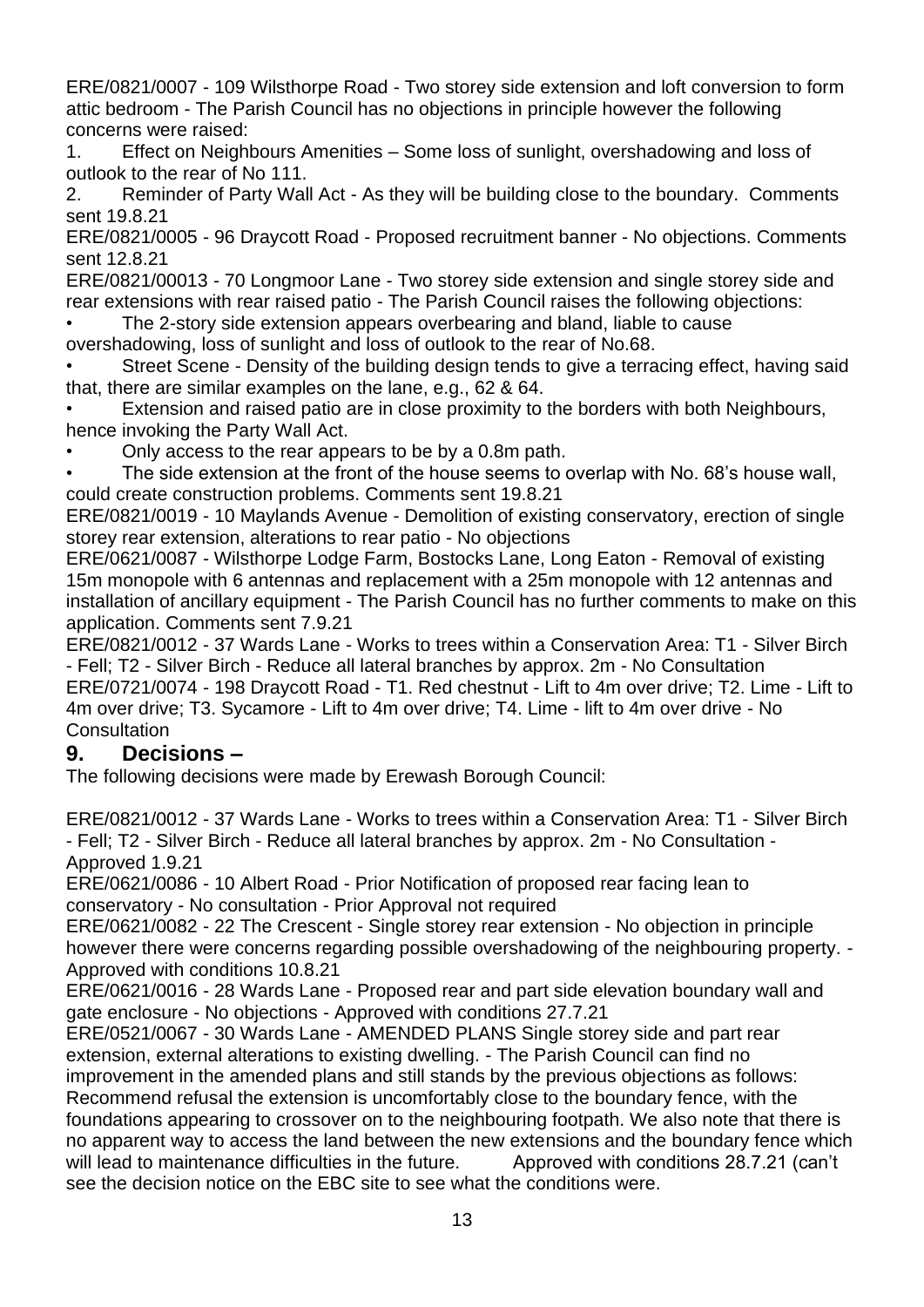12.05.21 ERE/0521/0016 4a Mount Street Erection of a deck to the bottom of the rear garden overhanging the bank of the Golden Brook No objections in principle however concerns were raised relating to the pillars under the decking and whether debris in the watercourse could build up around the pillars and cause a blockage leading to further flood risk. The advice of the Environment Agency would be welcomed. Approved with conditions 20.7.21 Clerk to investigate the outcome of the Environment Agency conditions.

# **10. Navigation Inn – Listed Status –**

It was RESOLVED to note that following the last meeting the clerk was asked to write to Maggie Throup, Barry Lewis & Carol Hart asking for support towards the Historic England application. Cllr Hart had responded that there was little that she could do without the backing of full council – Cllrs agreed to ask her to proceed with taking the issue before full council, the Clerk sent further information to Carol on the 9.8.21 and we await the October full council meeting at EBC. We have received an extremely detailed and helpful response from Maggie Throup and a broadly supportive letter from Barry Lewis. The appeal for the planning application to build a house in the car park is with the Planning Inspectorate, a date is yet to be set for the appeal event and decision. Cllr Mills reported an interesting precedent had been set relating to a planning appeal regarding the Froghall Basin – Cllr Mills to circulate further information.

# **11. Climate Change – Marches Energy Agency – Energy Efficiency Advice-**

It was RESOLVED to note that following the last meeting the documents provided by Cllr Mills have been reviewed and the "easiest wins" were highlighted for action they include:

## **a) Pavilion**

Hot Water System Insulation – Clerk spoke to Legionella testing team, and they confirm that the tanks are fully insulated already. Clerk to speak to plumber on Holly Ave to confirm. Insulation of Roof Space and Loft Hatch – clerk procuring quotes.

Work had been completed on the lights in the public WCs at Perks so that they are on a timer and operated by sensor so that electricity wasn't wasted with the lights on all day and night. **b) Chapel**

#### All work to be left until damp and other issues are resolved – Clerk liaising with Damp proof/wood treatment companies.

Cllr Elliott presented information relating to the installation of a water butt to catch the rainwater from the roof of the Chapel it was agreed that the Clerk should make enquiries with Mr Fisher on how/if the installation on the east side of the chapel could be achieved.

### **c) PCMR**

Installation of daylight light fittings – Clerk procuring quotes

Insulation of loft space and internal/shed walls – Clerk procuring quotes.

# **12. Appeals/Enforcement Issues:**

### **a) Land at Belvoir Close –**

It was RESOLVED to note the anonymous reports from residents regarding the use of land at Belvoir Close. The Clerk reported the concerns to the enforcement team at EBC on the 15th of June and then again on the 29th, response received reporting that a visit would be undertaken within the next couple of weeks. Clerk chased again on the 7.9.21 for an update. Enforcement officer has passed the site and intends to visit shortly

### **b) Amazon Lockers, Navigation Inn - ENF/113755–**

It was RESOLVED to note that the Amazon lockers were reported to the enforcement team and following investigation the brewery have been informed that an application for planning permission is required. Clerk emailed enforcement officer 7.9.21 to enquire about the case as no application was apparent. No application has been submitted Enforcement officer to chase the brewery.

### **c) Unauthorised Air Conditioning Units 38 Risley Lane – ENF/114357-**

It was RESOLVED to note the enforcement enquiry was acknowledged on the 3.8.21.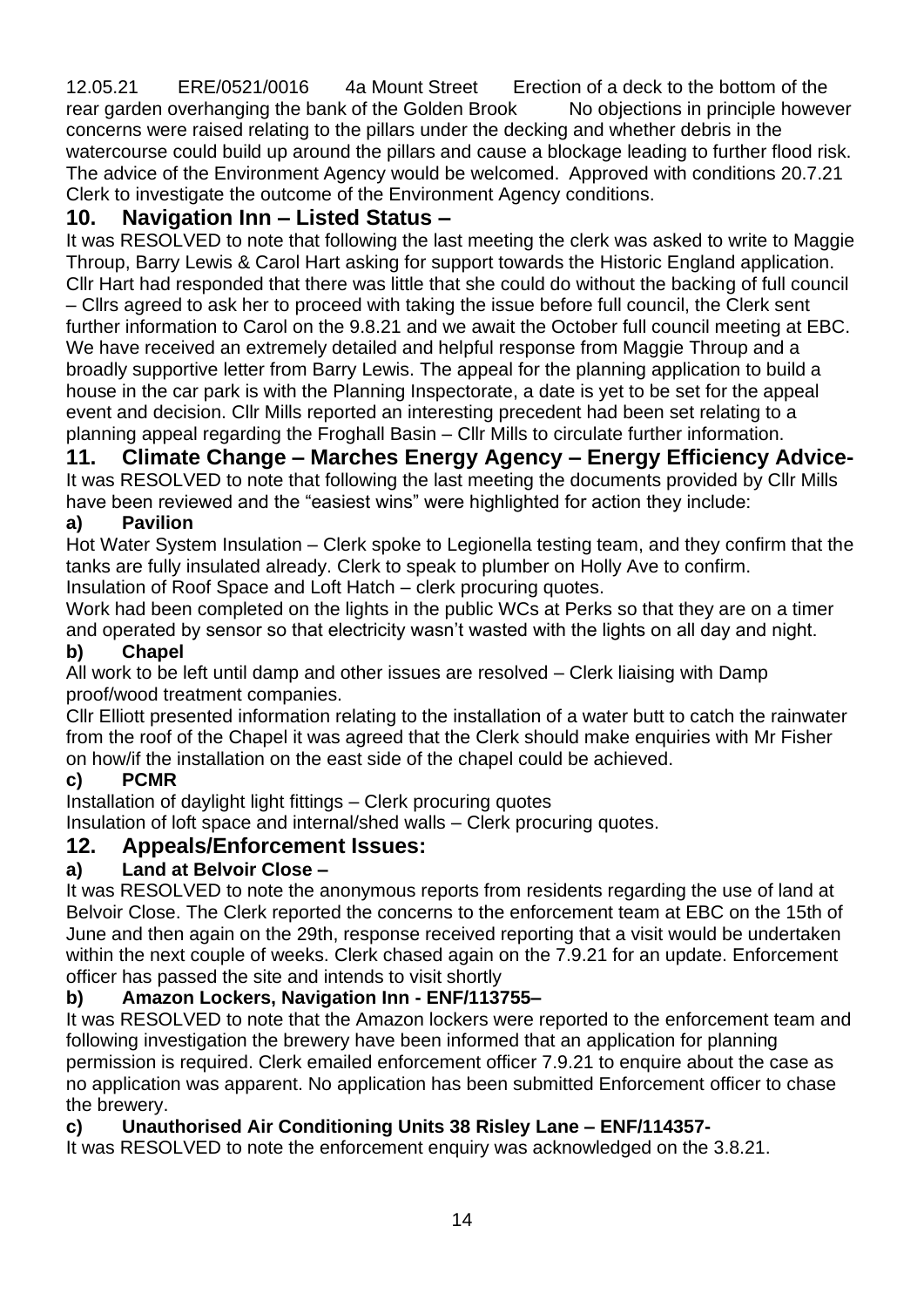# **13. Councillor's Reports Feedback -**

# **a) Cllr Mills Provision of an electric car charging point in the village –**

It was RESOLVED to note that Derbyshire County Council are investigating how to identify the best places to instal charging points and are currently seeking tenders from companies to carry out this investigation. Clerk to continue to liaise with the team.

# **14. Councillor's Reports-**

## **a) Bird Feed in the vicinity of the Cemetery –**

Cllr Stenson reported that there is regularly bird feed in the area of the cemetery however someone has placed a sign on the verge and covered the seed with a noxious substance asking the person to stop feeding the rats. Clerk to report to EBC. Cllr Mills added that someone regularly throws salad stuff on the rough land at the end of the Erewash Cemetery site.

### **b) Clulow Close –**

Cllr Elliott reported that the new houses on Wilsthorpe Road were due to be named at the next planning committee meeting at Erewash Borough Council.

Meeting closed at 10.35am

# **58/21 Minutes of the Meeting of the Finance Committee of Breaston Parish Council held on Wednesday 8th of September at 10.00am at the Methodist Church, Blind Lane/Main Street, Breaston.**

# **1. Summons**

# **2. Public Session:**

none

## **3. Present:**

Cllrs Wrigglesworth, Fisher, Mounsey, McCaig, Rowlinson, Elliott, & Parkinson

# **Apologies:**

Cllrs Luke, Miller & Mills

In the absence of Cllr Luke the Clerk chaired the meeting.

# **4. Declaration of Members Interests:**

To enable any Councillors to indicate any items on the agenda in which they have a personal or pecuniary interest in accordance with the Parish Council's Code of Conduct – none

### **5. Dispensations:**

To report on and consider any requests for dispensation in accordance with s31 of the Localism Act 2011 – none

# **6. Notice of Conclusion of Audit 2020/21–**

It was RESOLVED to note that the Audit has been completed and that the accounts have been published. The Clerk reported that the accounts had been approved by the external auditors, PKF Littlejohn. Cllr Rowlinson proposed that the Council thank the Clerk and Cllr Luke for their efforts at the year end.

# **7. Councillor's Reports -**

**None** 

The meeting closed at 10.05am

# **59/21 Payments & Receipts August/September 2021**

#### **August**

| <b>Description</b><br><b>Payee</b><br><b>Amount</b> |
|-----------------------------------------------------|
|-----------------------------------------------------|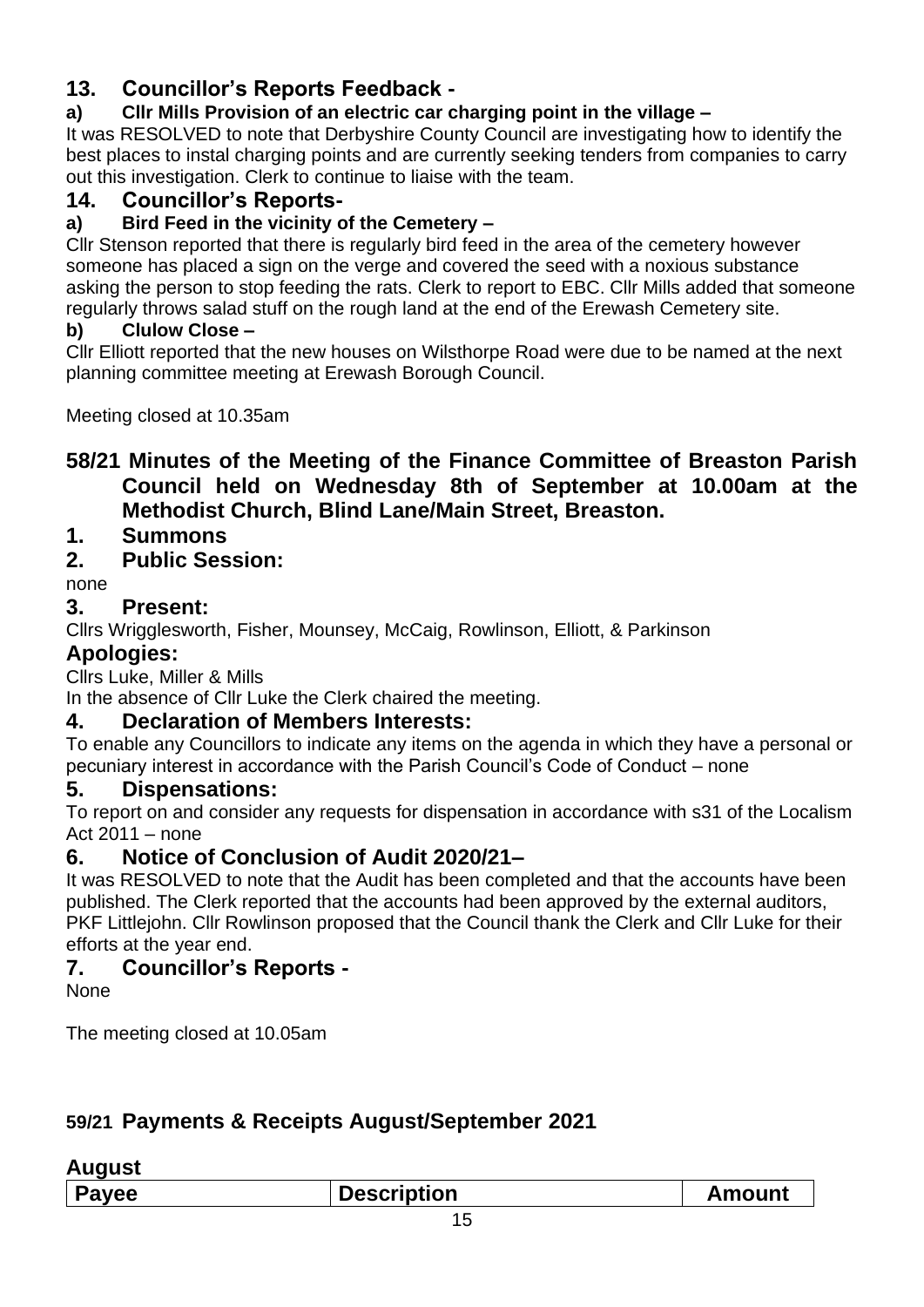| Amazon                         | Miracle Gro Feed                        | 9.82              |
|--------------------------------|-----------------------------------------|-------------------|
| Glendale                       | Strim "woodland" area on Sustrans       | 51.66             |
| Co-op                          | <b>Water Meetings</b>                   | 3.20              |
| Amazon                         | <b>Gauntlet Gloves Caretaker</b>        | 18.67             |
| <b>Sterilizing Services</b>    | Legionella Testing July                 | 31.18             |
| <b>Cllr Fisher</b>             | Materials sign posts                    | 42.00             |
| <b>Erewash Borough Council</b> | <b>Hanging Baskets</b>                  | 398.40            |
| Glendale                       | Cemetery Ditch Clearance, Soil Pile     | 575.27            |
|                                | removal of soil, Goal mouth renovation  |                   |
|                                | Johnson's                               |                   |
| <b>Drain Scan</b>              | Drainage Work Cemetery Chapel           | 4116.00           |
| S Fisher                       | Installation of bench and base on       | 200.00            |
|                                | Duffield Close (already paid by family) |                   |
| Various                        | <b>Staff Costs August</b>               | 4341.28           |
| <b>MPC Services UK Ltd</b>     | <b>Pavilion Pump</b>                    | 247.20            |
| <b>Scottish Power</b>          | <b>MUGA Lights Electricity</b>          | 45.23             |
| E.on                           | <b>PCMR Electricity</b>                 | 57.12             |
| E.on                           | <b>Chapel Electricity</b>               | $\overline{8.14}$ |
| Acclimbatize                   | Climbing wall 4 x sessions              | 1560.00           |
| Glendale                       | Grounds Maintenance July                | 1058.40           |
| <b>British Telecom</b>         | Phone/Broadband                         | 48.71             |
| <b>Methodist Church</b>        | Hire of hall June/July                  | 120.00            |
| A Kincade Electrical Ltd       | Replace PIR sensors and emergency       | 113.30            |
|                                | keyswitch at Public wcs Perks Park      |                   |
| <b>British Telecom</b>         | Phone/Broadband Office                  | 48.71             |
| E.on                           | <b>Electricity Pavilion</b>             | 33.25             |
| <b>Total</b>                   |                                         | 13,127.54         |
| <b>Payer</b>                   | <b>Description</b>                      | <b>Amount</b>     |
| <b>E Hawley Mason</b>          | Allman NM12 Memorial                    | 189.00            |
| Mrs C Emson                    | <b>Exclusive Rights NJ11</b>            | 945.00            |
| A W Lymn                       | <b>Wallace Memorial NI12</b>            | 94.00             |
| Horobin's Stone Masons         | <b>Clayton Memorial 9F</b>              | 47.00             |
|                                |                                         |                   |
|                                |                                         |                   |
| <b>Total</b>                   |                                         | 1,275.00          |
|                                |                                         |                   |

# **September**

| <b>Payee</b>                            | <b>Description</b>                    | <b>Amount</b> |
|-----------------------------------------|---------------------------------------|---------------|
| Long Eaton Silver Prize Band            | Summer Band Concert 5.9.21            | 200.00        |
| <b>Waterplus</b>                        | Perks Water Bill                      | 50.34         |
| <b>MPC</b>                              | <b>Pavilion Pump</b>                  | 234.55        |
| <b>Excel Office Equipment</b>           | Files and pockets Cemetery Filing     | 52.53         |
| <b>Sterilizing Services</b>             | Legionella Checks August              | 31.18         |
| <b>Waterplus</b>                        | <b>Chapel Water Bill</b>              | 76.81         |
| <b>Website Design Derby</b>             | <b>Balance of cost for Website</b>    | 342.60        |
| <b>Website Design Derby</b>             | Annual Costs of Hosting etc           | 209.93        |
| Various                                 | <b>Staff Costs</b>                    | 4314.79       |
| <b>Mark Douglas Industrial Supplies</b> | Nitrile gloves                        | 14.40         |
| Peoplesafe/Skyguard                     | <b>Mandown Subscription Quarterly</b> | 129.60        |
| <b>Excel Office Equipment</b>           | Stationery                            | 26.36         |
| <b>Excel Office Equipment</b>           | <b>Printer Ink Cartridges</b>         | 144.60        |